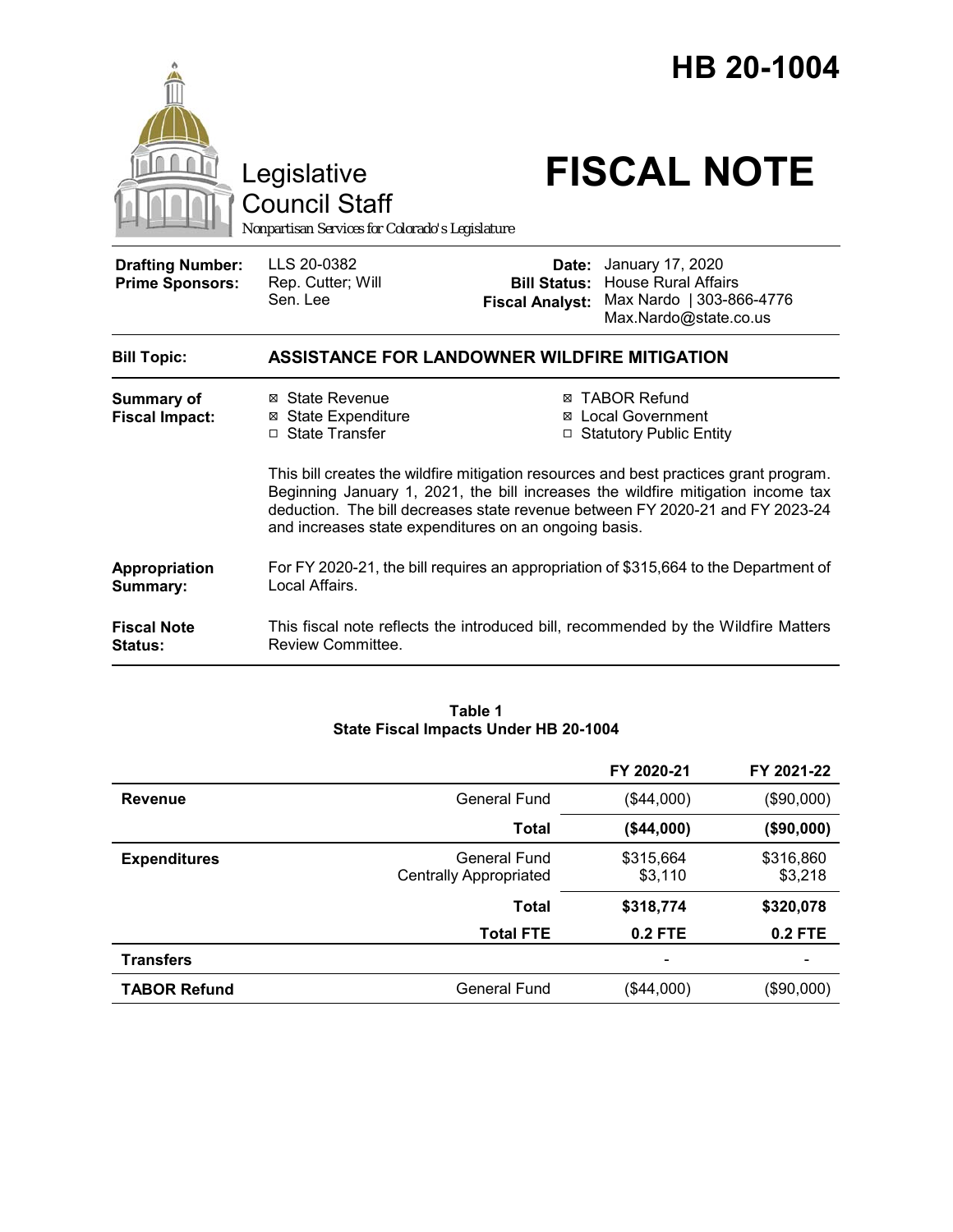January 17, 2020

# Page 2 **HB 20-1004**

# **Summary of Legislation**

This bill creates the Wildfire Mitigation Resources and Best Practices Grant Program in the Department of Local Affairs (DOLA). Local governments, special districts, tribal agencies or programs, faith-based organizations, and nonprofit organizations are eligible for grant funding to be used to conduct outreach to landowners to inform them of best practices and resources available for wildfire mitigation. Grants must be awarded by January 1 of each year and a report on the grant program must be submitted to the General Assembly by September 1, 2021, and each year thereafter. The grant program is repealed January 1, 2025.

Under current law, between tax years 2017 and 2019, up to \$2,500 in spending on wildfire mitigation activities on one's property can be deducted from state income taxes. The deduction drops to 50 percent of spending on such activity up to \$2,500 in tax year 2020. This bill applies the 100 percent income tax deduction rate for mitigation work for tax years 2021 to 2023, and extends the repeal of the deduction program to December 31, 2027.

## **Background**

House Bill 16-1286 increased the wildfire mitigation tax deduction from 50 to 100 percent of the cost of the mitigation work, up to \$2,500. During the three prior income tax years (2014 to 2016) an average of 1,800 deductions were filed, reducing state income tax revenue by an average of approximately \$73,000 per year. Complete data on tax deductions is not currently available, but it is estimated that state income tax revenue has been reduced by an average of \$148,000 per year since HB 16-1286 was enacted. This estimate assumes the same number of deductions with 100 percent of the mitigation work costs deducted up to \$2,500.

#### **State Revenue**

By expanding the wildfire mitigation tax deduction, this bill will reduce General Fund income tax revenue by \$44,000 in FY 2020-21, \$90,000 in FY 2021-22 and FY 2022-23 and \$46,000 in FY 2023-24. This assumes a 10 percent increase in the number of income tax deductions resulting from the wildfire mitigation grant program and is adjusted annually for population growth. Revenue reductions in FY 2020-21 and FY 2023-24 are half-year impacts since the deduction is available at the beginning of the tax year in 2021 and expires after tax year 2023. This revenue reduction is subject to TABOR.

#### **State Expenditures**

The bill increases General Fund expenditures in DOLA by \$318,774 and 0.2 FTE in FY 2020-21, and by \$320,078 and 0.2 FTE in FY 2021-22 and future years. These costs are shown in Table 2 and described below.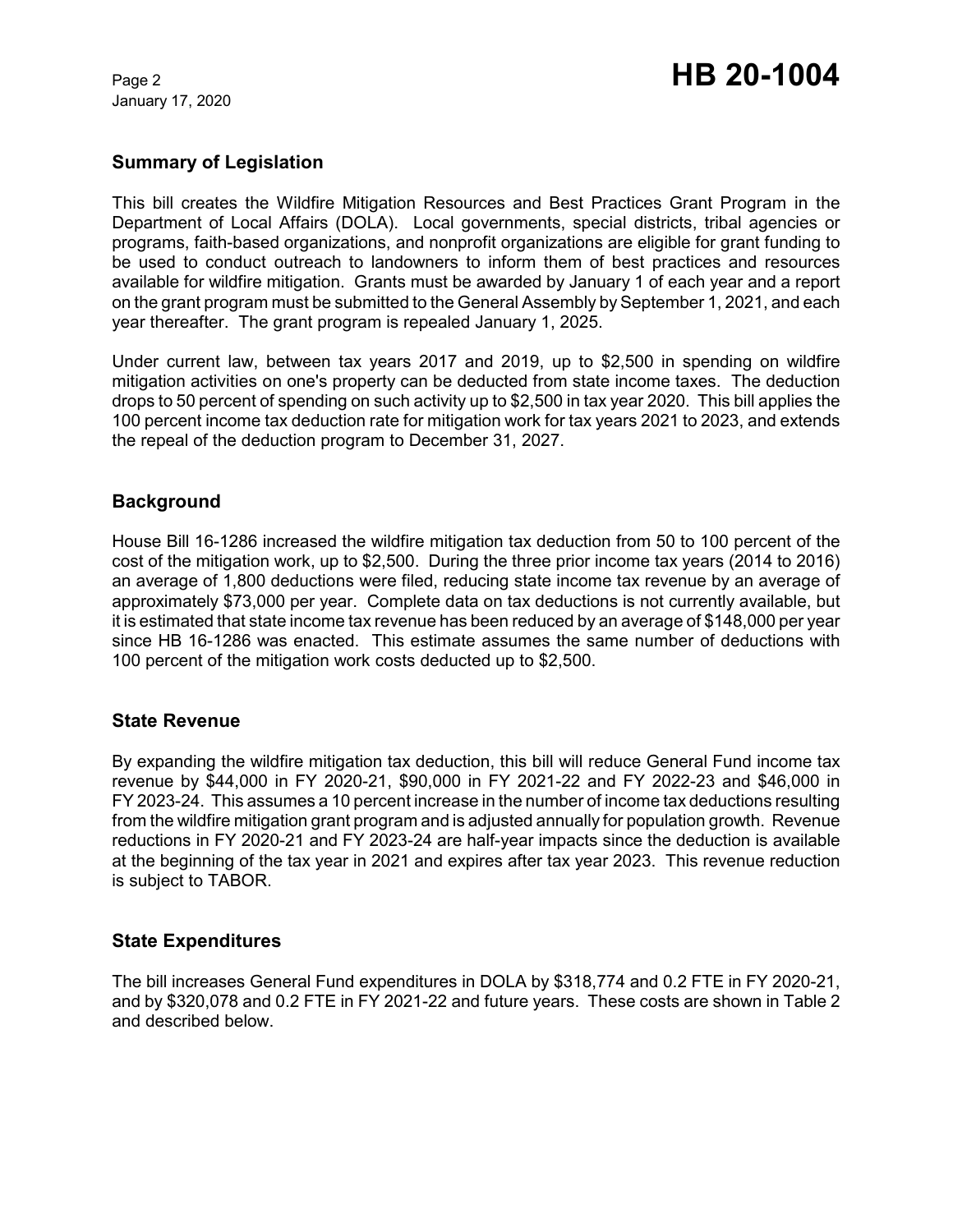|                                    |                   | FY 2020-21 | FY 2021-22 |
|------------------------------------|-------------------|------------|------------|
| <b>Department of Local Affairs</b> |                   |            |            |
| <b>Personal Services</b>           |                   | \$13,154   | \$14,350   |
| <b>Operating Expenses</b>          |                   | \$2,510    | \$2,510    |
| Grant Program                      |                   | \$300,000  | \$300,000  |
| Centrally Appropriated Costs*      |                   | \$3,110    | \$3,218    |
|                                    | <b>Total Cost</b> | \$318,774  | \$320,078  |
|                                    | <b>Total FTE</b>  | $0.2$ FTE  | $0.2$ FTE  |

**Table 2 Expenditures Under HB 20-1004**

 *\* Centrally appropriated costs are not included in the bill's appropriation.*

**Department of Local Affairs.** Beginning in FY 2020-21, DOLA requires \$300,000 to administer this grant program, assuming 30 grants averaging \$10,000 will be awarded. Because this grant program is open to local governments, special districts, tribal, faith-based and nonprofit organizations, the number of grant applications could greatly exceed 30 and it is assumed appropriations adjustments will be requested through the annual budget process, if needed. DOLA also requires 0.2 FTE to administer the grant program, manage contracts, provide support to grant recipients, and to prepare reports on the use of the grant funds. This assumes a July 1, 2020, start date, standard operating costs, and is prorated for the General Fund paydate shift.

**Department of Revenue.** Beginning in FY 2020-21, Department of Revenue workload will increase by a minimal amount to update instructions, related materials, and provide guidance to taxpayers on the wildfire mitigation income tax deduction.

**TABOR refunds.** The bill is expected to decrease state General Fund obligations for TABOR refunds by \$44,000 in FY 2020-21 and \$90,000 in FY 2021-22. Under current law and the December 2019 Legislative Council Staff forecast, the measure will correspondingly decrease the amount refunded to taxpayers via sales tax refunds made available on income tax returns for tax years 2021 and 2022, respectively. A forecast of state revenue subject to TABOR is not available beyond FY 2021-22.

**Centrally appropriated costs.** Pursuant to a Joint Budget Committee policy, certain costs associated with this bill are addressed through the annual budget process and centrally appropriated in the Long Bill or supplemental appropriations bills, rather than in this bill. These costs, which include employee insurance and supplemental employee retirement payments, are estimated to be \$3,110 in FY 2020-21 and \$3,218 in FY 2021-22.

#### **Local Government**

Beginning in FY 2020-21, costs and workload will increase for any local government or special district that receives a grant award to conduct wildfire mitigation and best practices for wildfire mitigation efforts.